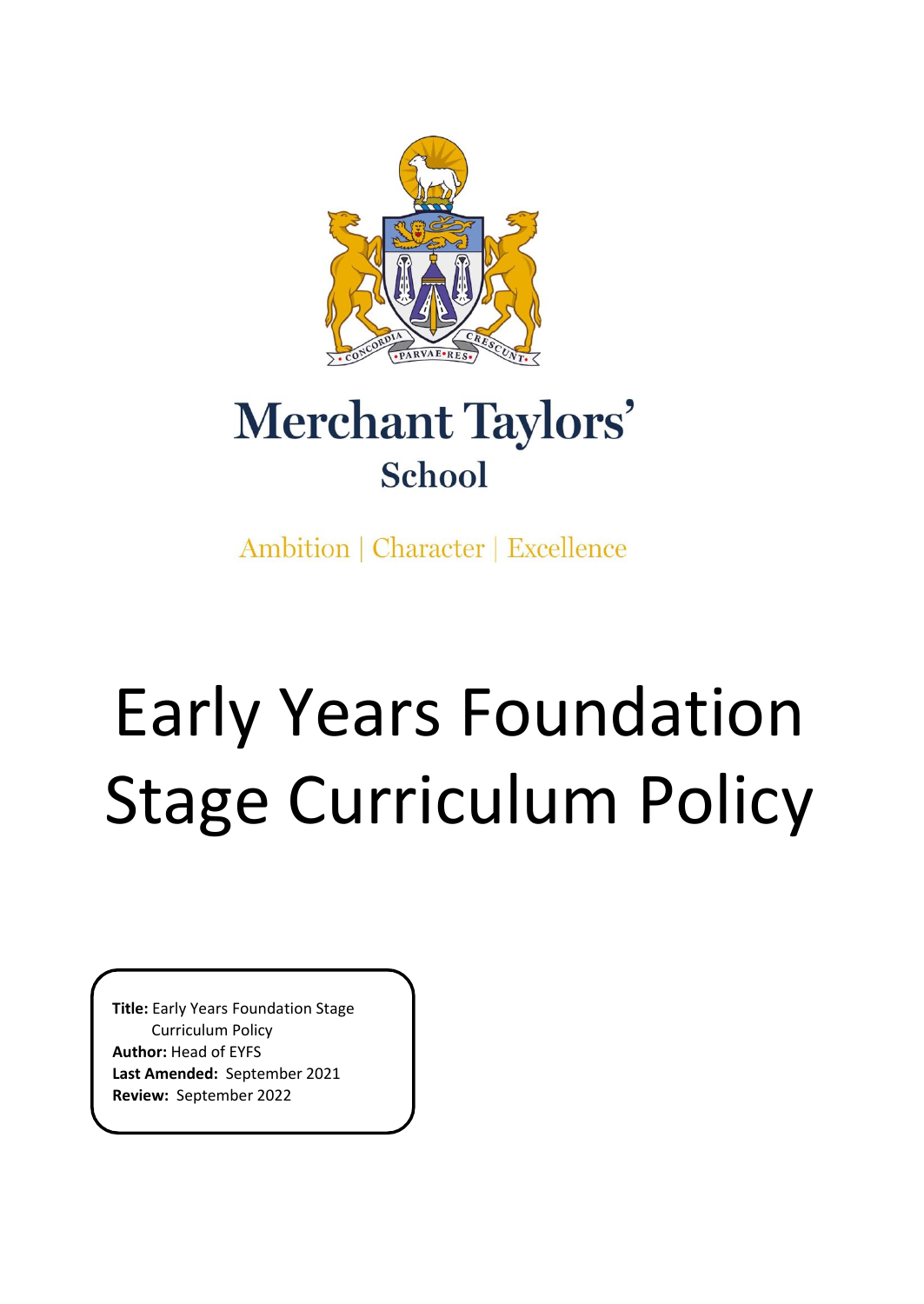*"Every child deserves the best possible start in life and the support that enables them to fulfil their potential. Children develop quickly in the early years and a child's experiences between birth and age five have a major impact on their future life chances. A secure, safe and happy childhood is important in its own right. Good parenting and high quality early learning together provide the foundation children need to make the most of their abilities and talents as they grow up."*

('Statutory Framework for the Early Years Foundation Stage' September 2021)

The Early Years Foundation Stage (EYFS) covers the development of children from birth to the end of their Reception Year. The overarching aim of the EYFS is to ensure that children learn and develop well and are kept healthy and safe. It promotes teaching and learning to ensure children's 'school readiness' and gives children the broad range of knowledge and skills that provide the right foundation for good future progress through school and life.

We follow the Statutory Framework of the EYFS and the four guiding principles that shape practice within Early Years settings:

- every child is a **unique child**, who is constantly learning and can be resilient, capable, confident and self-assured;
- children learn to be strong and independent through **positive relationships**;
- children learn and develop well in **enabling environments**, in which their experiences respond to their individual needs and there is a strong partnership between practitioners and parents and/or carers;
- **children develop and learn in different ways and at different rates**.

COVID-19 – In light of the prevailing COVID pandemic, where pupils have missed out on any aspects of their curriculum, the School will make adjustments to the curriculum based on our on-going assessment of pupils' learning and progress with a view to addressing any prevailing gaps in knowledge and skills. Prioritisation will be given within subjects of the important components for progression.

# **A Unique Child**

At Stanfield we recognise that every child is a competent learner who can be resilient, capable, confident and self-assured. We know that children develop in individual ways and at varying rates. Children's attitudes and dispositions to learning are influenced by their school and home environments and we begin to build links with their families.

We observe how each child learns to gain an understanding of the characteristics they develop in order to become effective learners. We use questioning, praise and encouragement to develop a positive attitude to learning and high self-esteem.

During their first year at school, the children are introduced to the learning habits. They are taught to be observant, investigative, curious, determined, imaginative, adventurous, co-operative and to use reasoning. Children begin to understand the concept of the growth mindset. They are taught that they can 'grow their brains' so that they understand that everyone can learn with practice and effort. The children are taught how to learn and how to become successful learners.

In our school we believe that all our children matter and help all our children to achieve their best. This includes boys and girls, children with special educational needs, children who are more able, children with disabilities, children from all social and cultural backgrounds, children of different ethnic groups and those from diverse linguistic backgrounds.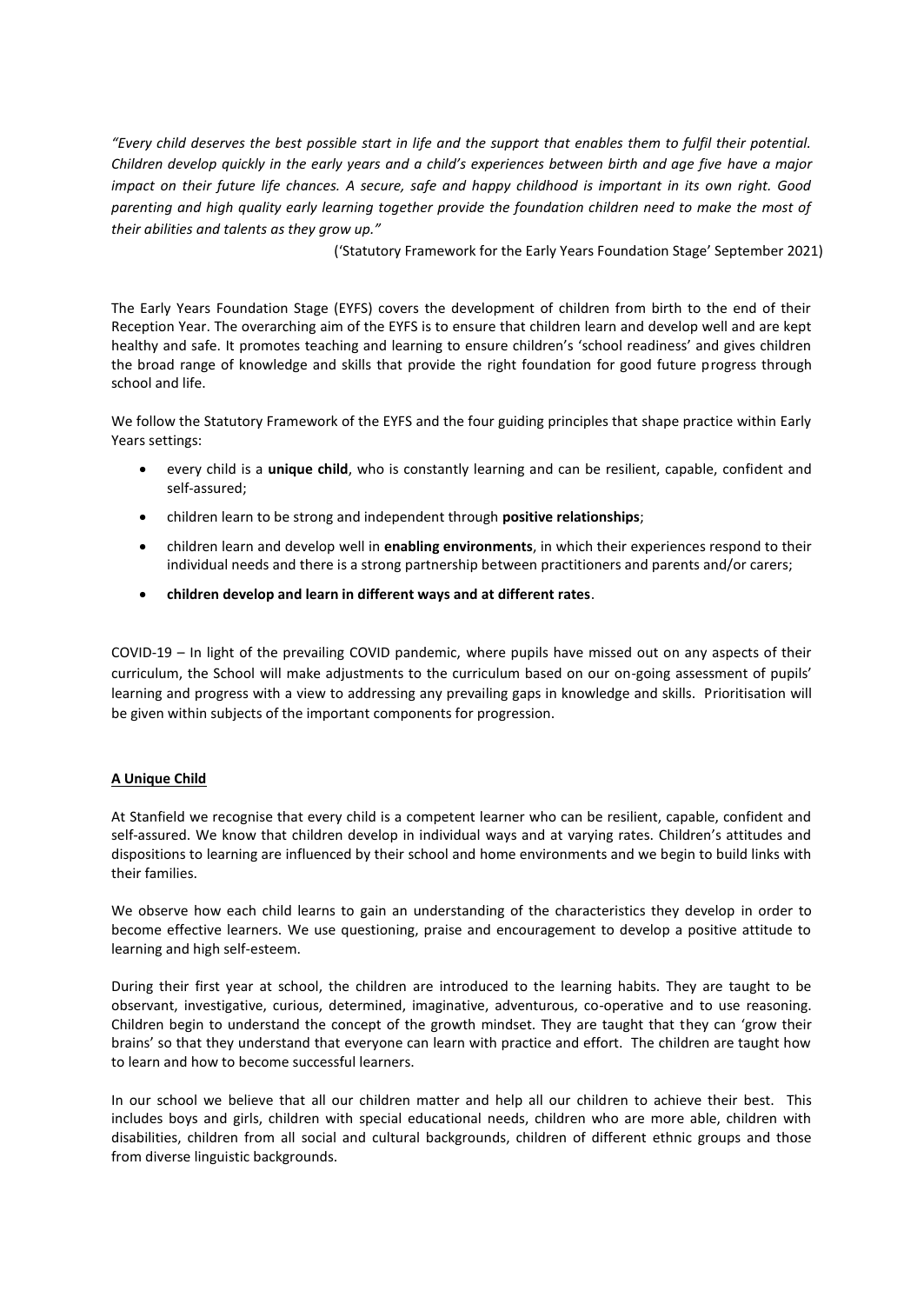We give our children every opportunity to achieve their best. We do this by taking account of our children's range of life experiences when planning for their learning. We set realistic and challenging expectations that meet the needs of our children. We achieve this by planning opportunities that build upon and extend children's knowledge, experience and interests, and develop their self-esteem and confidence.

We also aim to:

- use a wide range of teaching strategies based on children's learning needs;
- provide a wide range of opportunities to motivate and support children and to help them to learn effectively;
- provide a safe and supportive learning environment in which the contribution of all children is valued;
- use resources which reflect diversity and are free from discrimination and stereotyping;
- plan challenging activities for children whose ability and understanding are in advance of their language and communication skills;
- monitor children's progress and take action to provide support.

It is important to us that all children are 'safe'. We aim to educate children on boundaries, rules and limits and to help them understand why they exist. We provide children with choices to help them develop this important life skill. Children should be allowed to take risks, but need to be taught how to recognise and avoid hazards.

We aim to protect the physical and psychological well being of all children.

(See *Safeguarding Children and Child Protection Policy*)

#### **Equal Opportunities, Inclusion and Special Needs**

The Early Years Foundation Stage is taught in accordance with the present policy for Equal Opportunities. Children are encouraged to develop a positive attitude towards people of different ethnic groups, cultures, beliefs, gender and ability. We support the belief that everyone is unique in their own right and act upon it.

Ramps, a lift and a disabled toilet are available within the school to cater for children with physical disabilities.

Our curriculum respects a child's ethnic faith and cultural heritage, and the special needs of each child, by ensuring that these areas are covered within our indoor and outdoor activities, circle time and assemblies, visitors, role play, books and positive images.

It is the responsibility of the school to ensure that we identify and help those children in our care with additional educational needs including gifted children. We liaise with the school's SENDCO to identify next steps in learning in partnership with the parents.

(See *SEND Policy* and *Equal Opportunities Policy*)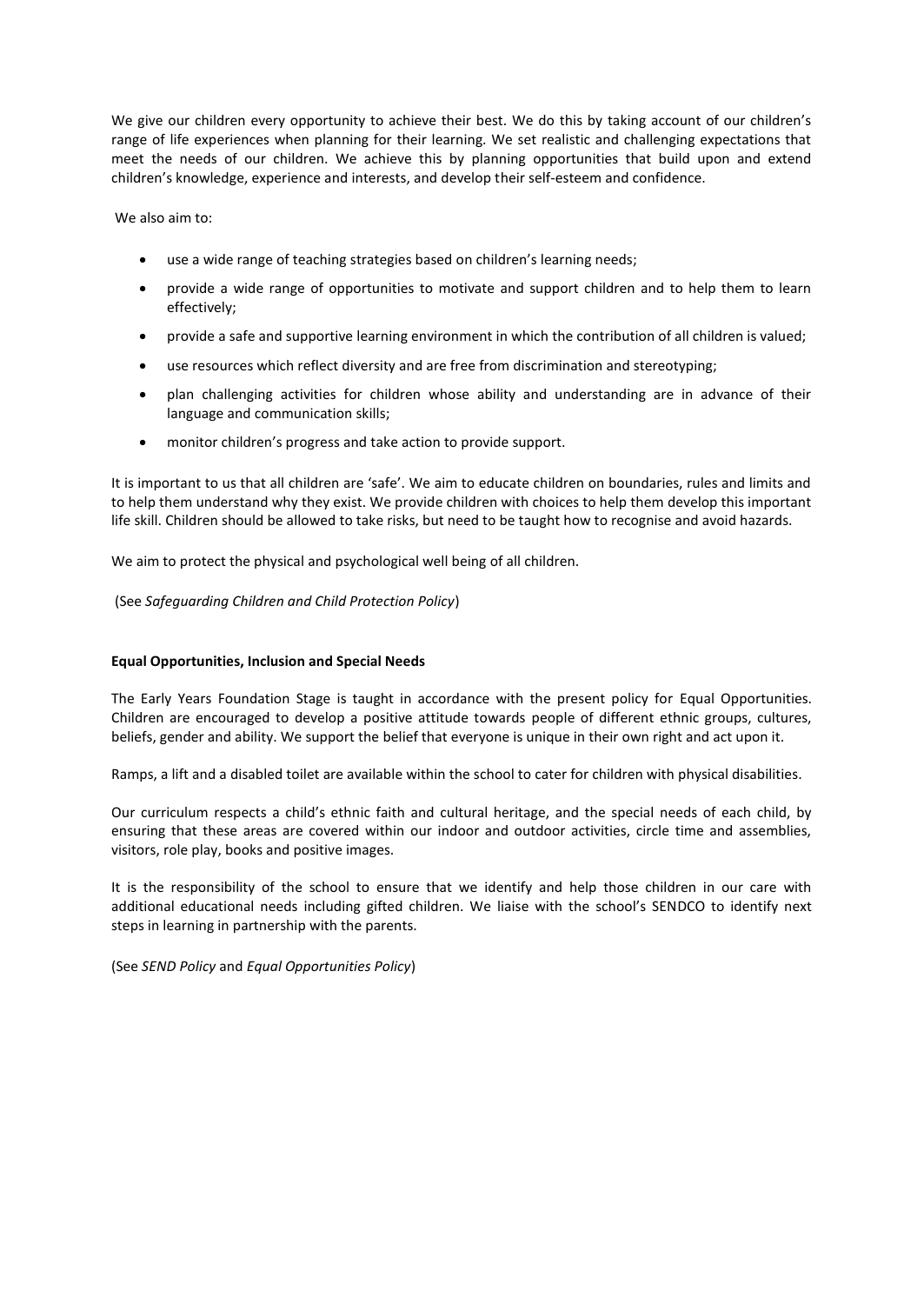# **Welfare**

"Children learn best when they are healthy, safe and secure, when their individual needs are met and when they have positive relationships with the adults caring for them."

At Stanfield we understand that we are legally required to comply with certain welfare requirements as stated in the Statutory Framework for Early Years Foundation Stage 2021. We understand that we are required to:

- promote the welfare of children;
- promote good health, preventing the spread of infection and taking appropriate action when children are ill;
- manage behaviour effectively in a manner appropriate for the children's stage of development and individual needs;
- ensure all adults who look after the children or who have unsupervised access to them are suitable to do so;
- ensure that the premises, furniture and equipment is safe and suitable for purpose ;
- ensure that every child receives enjoyable and challenging learning and development experiences tailored to meet their needs;
- maintain records, policies and procedures required for safe efficient management of the setting and to meet the needs of the children;
- comply with the Merchant Taylors' Schools Code of Conduct for taking photographs and/or videos on authorised equipment, or using images and storing them securely. (*See 'Guidance for Safer Working Practice for Adults who Work with Children and Young People' and 'Use of Mobile Phones and Cameras EYFS Policy')*

We endeavour to meet all these requirements.

# **Health and Safety**

We have clear procedures for assessing risk which includes procedures for keeping children safe during outings and for any aspects of the environment or provision that may require a further risk assessment. In addition to this, an annual risk assessment is conducted of the EYFS (see EYFS risk assessment) and in the staff handbook, safeguarding and child protection polices, there is detailed information and procedures to ensure the safety of the children.

In line with the EYFS Statutory Framework 2021, we undertake;

- a whole school medicines policy ensuring that there are systems in place to ensure that medicines and the systems for obtaining information about a child's needs for medication are kept up to date;. "Providers must keep a written record each time a medicine is administered to a child, and inform the child's parents and/or carers on the same day." (Statutory Framework for EYFS 2021)
- fresh drinking water is available at all times;
- children's' dietary needs are recorded and acted upon when required;
- a first aid box is accessible at all times and a record of accidents and injuries is kept (see accident and injury policy). All Nursery Nurses are paediatric first aid trained;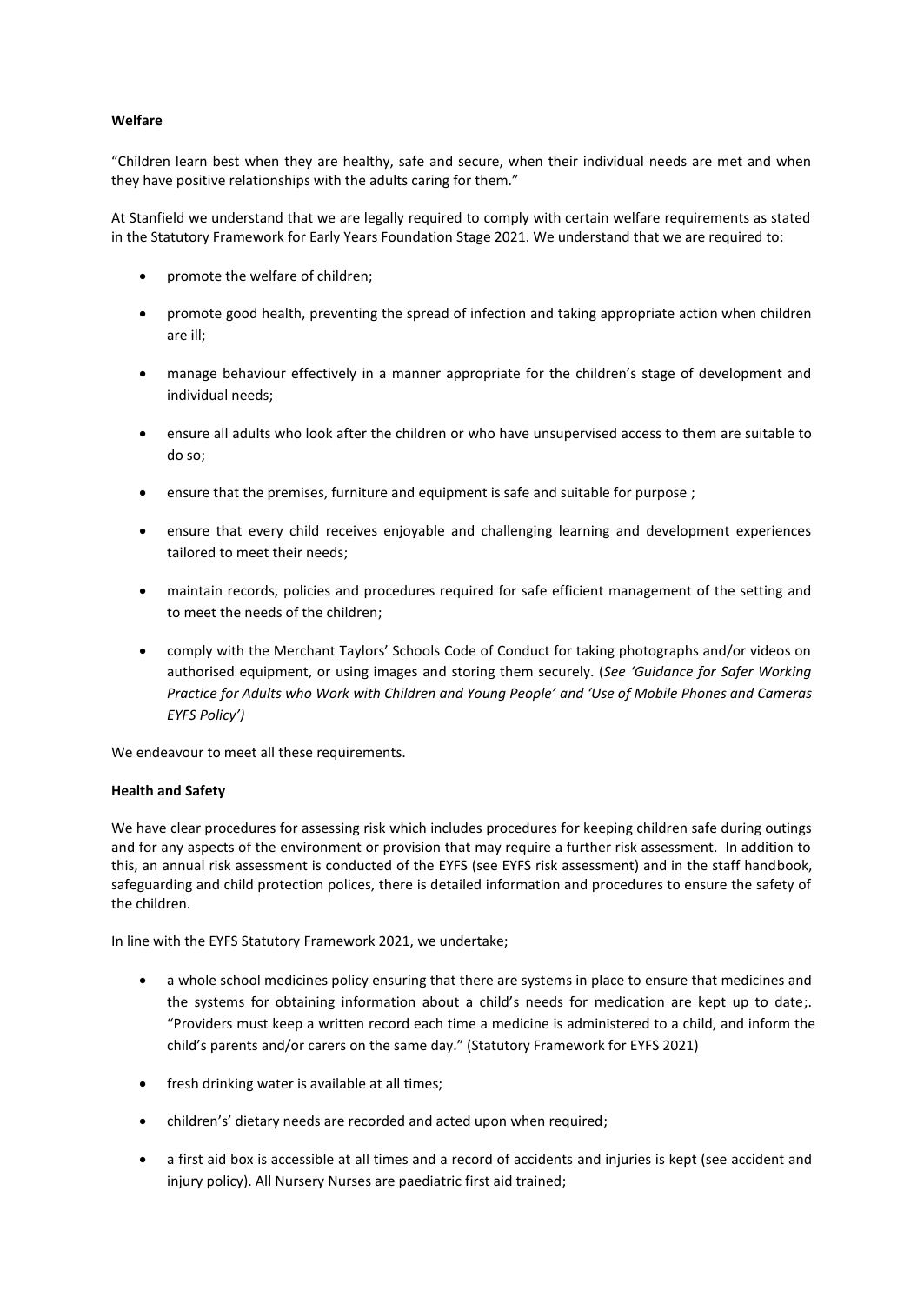- the Head of EYFS is the lead behaviour manager for the Early Years;
- a Health and Safety Policy and Procedures which cover identifying, reporting and dealing with accidents, hazards and faulty equipment;
- a Safeguarding Policy and Use of Mobile Phones and Cameras EYFS Policy state how mobile phones and cameras are to be used and stored securely whilst children are in the setting;
- staff are expected to wear clothing that supports them in getting to a child's level and playing and engaging with children at floor level.

# **Positive Relationships**

Children learn to be strong independent from secure relationships. We aim to develop caring, respectful, professional relationships with the children and their families.

#### **Parents as Partners**

Parents are children's first and most enduring educators and we value the contribution they make. We do this by:

- gathering information from parents about their child as their child starts our school;
- inviting the children to spend an afternoon with their teacher in the classroom before starting at school;
- inviting all parents to an induction meeting during the term before their child starts school;
- encouraging parents to attend parents evenings in the first two terms to discuss their child's progress;
- providing parents with a written report on their child's attainment and progress at the end of each school year;
- encouraging parents to contribute observations and comment on their child's progress at the end of each half term in their child's Learning Diary book;
- sharing our approach to the teaching of phonics and reading;
- inviting parents to a curriculum workshop where key information is explained;
- sharing our curriculum aims each term and providing some suggestions for parents to engage with at home;
- inviting parents to our 'Stay and Play' sessions.

Staff develop good relationships with all children, interacting positively with them and taking time to listen to them. We encourage parents to talk to the child's key person, if there are any concerns.

(See *Working in Partnership with Parents Policy*)

#### **Enabling Environments**

The environment plays a key role in supporting and extending the children's development. This begins by observing the children and assessing their interests, development and learning, before planning challenging but achievable activities and experiences to extend the children's learning.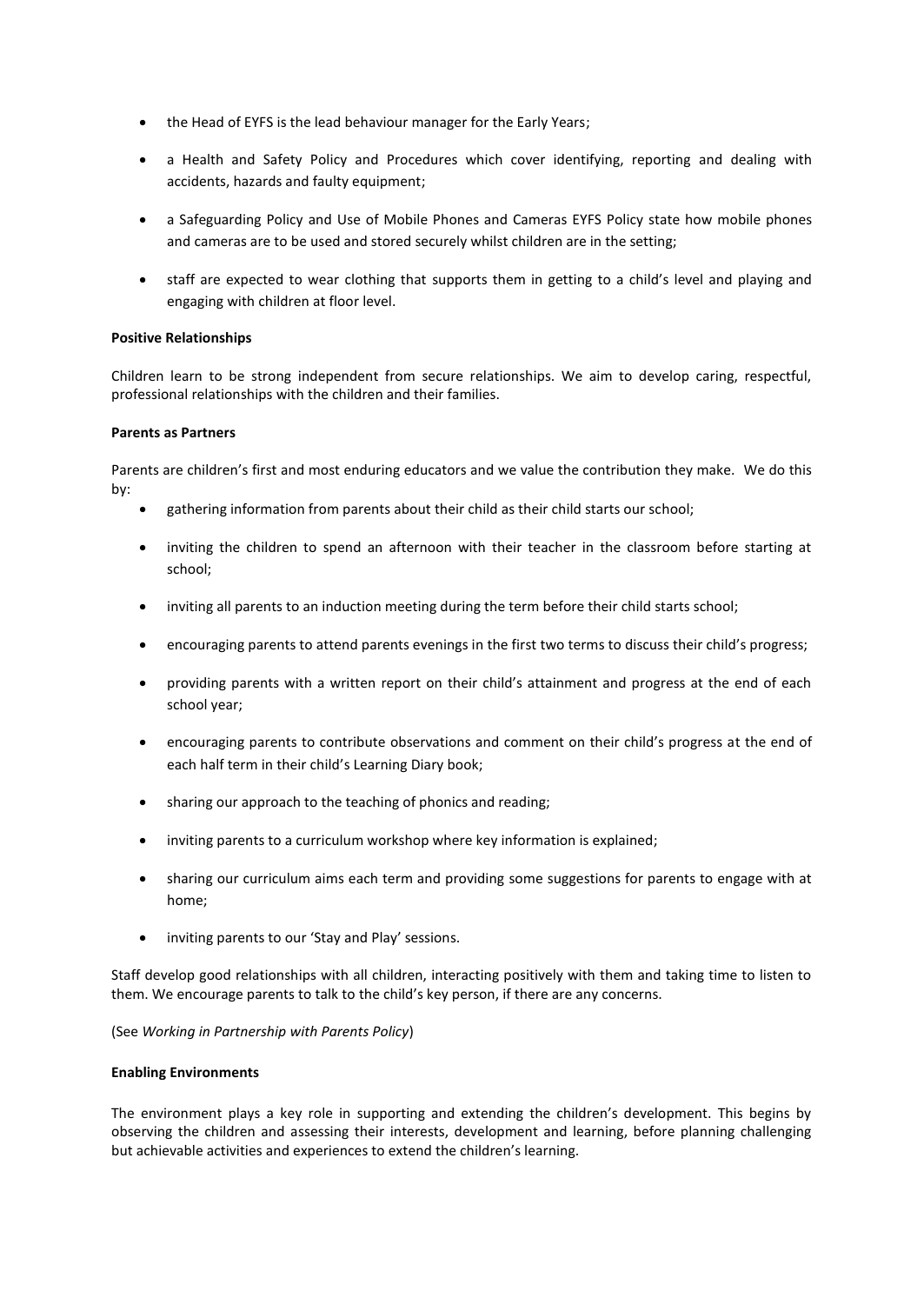#### **Observation, Assessment and Planning**

At Stanfield we place the individual child at the centre of our planning. This is achieved through detailed observation and assessment. This observation and on-going formative assessment is at the heart of effective early years practice.

We achieve this through:

- observing children as they act and interact in their play, everyday activities, child initiated activities and planned activities, and learning about what the child does at home;
- observing what children can do, and identifying their stage on their developmental pathway;
- considering ways to support the child to strengthen and deepen their current learning and development;
- considering the individual needs, interests, and stage of development of each child in our care. This information is then effectively used to plan a challenging and enjoyable experience for each child in all of the areas of learning and development.

The EYFS requires us to undertake summative assessments in which staff review children's progress and share a summary with parents at the end of the foundation stage through the EYFS Profile.

In the final term of the year in which the child reaches age five, we complete the EYFS profile for each child. The profile provides parents and carers, practitioners and teachers with a clear picture of a child's development, knowledge, understanding and abilities, as well as their progress against expected levels. It furthermore prepares Year 1 teachers for individual children's readiness, needs and next steps. The teacher will determine whether the child is meeting the expected levels, exceeding them or below expected levels of development. The child's level of development is assessed against the seventeen Early Learning Goals.

In compliance with Early Years regulations parents may have access to developmental records about their child.

#### **The Learning Environment**

The setting is organised to allow children to explore and learn securely and safely. There are areas where the children can be active, be quiet and rest. The unit is set up to help the children to find and locate equipment and resources independently. Being outdoors offers opportunities for doing things in different ways and on different scales than when indoors. It presents the children with opportunities to explore, use their senses and be physically active and exuberant. We plan activities and resources for the children to access outdoors that help the children to develop in all seven areas of learning.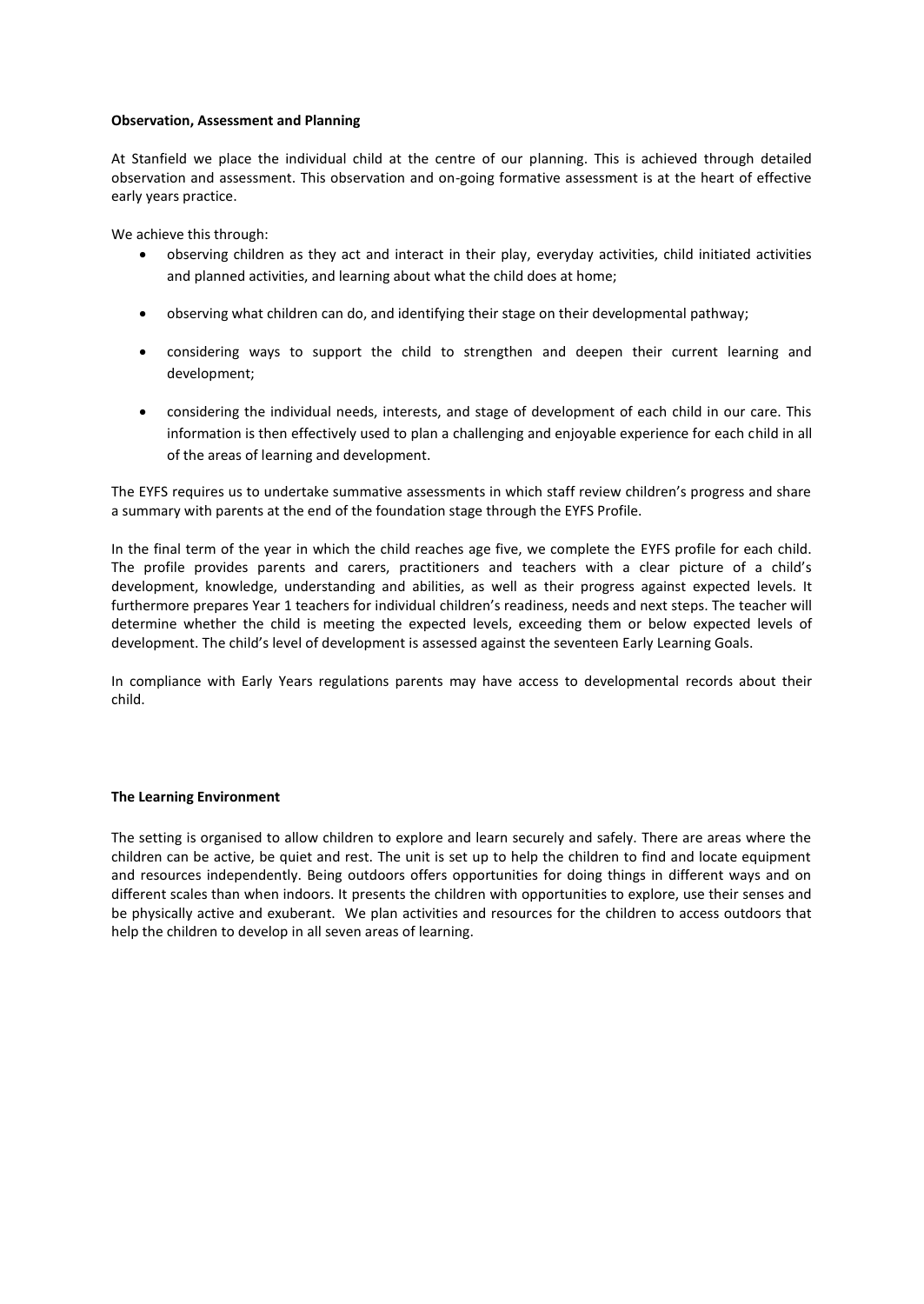#### *Learning and Development*

Children learn and develop in different ways and at different rates. We value all areas of learning and development equally and understand that they are inter connected.

# **Teaching and Learning Style**

- We use a range of approaches that provide first-hand experiences, give clear explanations, make appropriate interventions and extend and develop play and talk or other means of communication.
- A carefully planned curriculum helps children work towards the Early Learning Goals throughout EYFS.
- Children take part in activities that build on and extend their interests and develop their intellectual, physical, social and emotional abilities.
- Children are encouraged to communicate and talk about their learning, and to develop independence and self-management.
- Learning needs are supported with appropriate and accessible indoor and outdoor space and equipment.
- We identify progress and future learning needs of children through observations.

#### **Play**

"*Children's play reflects their wide ranging and varied interests and preoccupations. In their play children learn at their highest level. Play with peers is important for children's development."*

Through play our children develop and explore a develop learning experiences, which help them make sense of the world. The adults model play and play sensitively with the children fitting in with their plans and ideas. The children are encouraged to try new activities and judge risks for themselves. We talk to them about how we get better at things through effort and practice and that we can all learn when things go wrong. They practice and build up ideas learning how to control themselves and understand the need for rules. They have the opportunity to think creatively alongside other children as well as on their own.

# **Active Learning**

*"Children learn best through physical and mental challenges. Active learning involves other people, objects, ideas and events that engage and involve children for sustained periods."* 

Active learning occurs when children are motivated and interested. Children need to have some independence and control over their learning. As children develop their confidence they learn to make decisions. It provides children with a sense of satisfaction as they take ownership of their learning.

#### **Creativity and Critical Thinking**

*"When children have opportunities to play with ideas in different situations and with a variety of resources, the discover connections and come to new and better understandings and ways of doing things. Adult support in this process enhances their ability to think critically and ask questions."* 

Children should be given opportunity to be creative through all areas of learning, not just through the arts. Adults can support children's thinking and help them to make connections by showing genuine interest, offering encouragement, clarifying ideas and asking open questions. Children can access resources freely and are allowed to move them around the unit to extend their learning.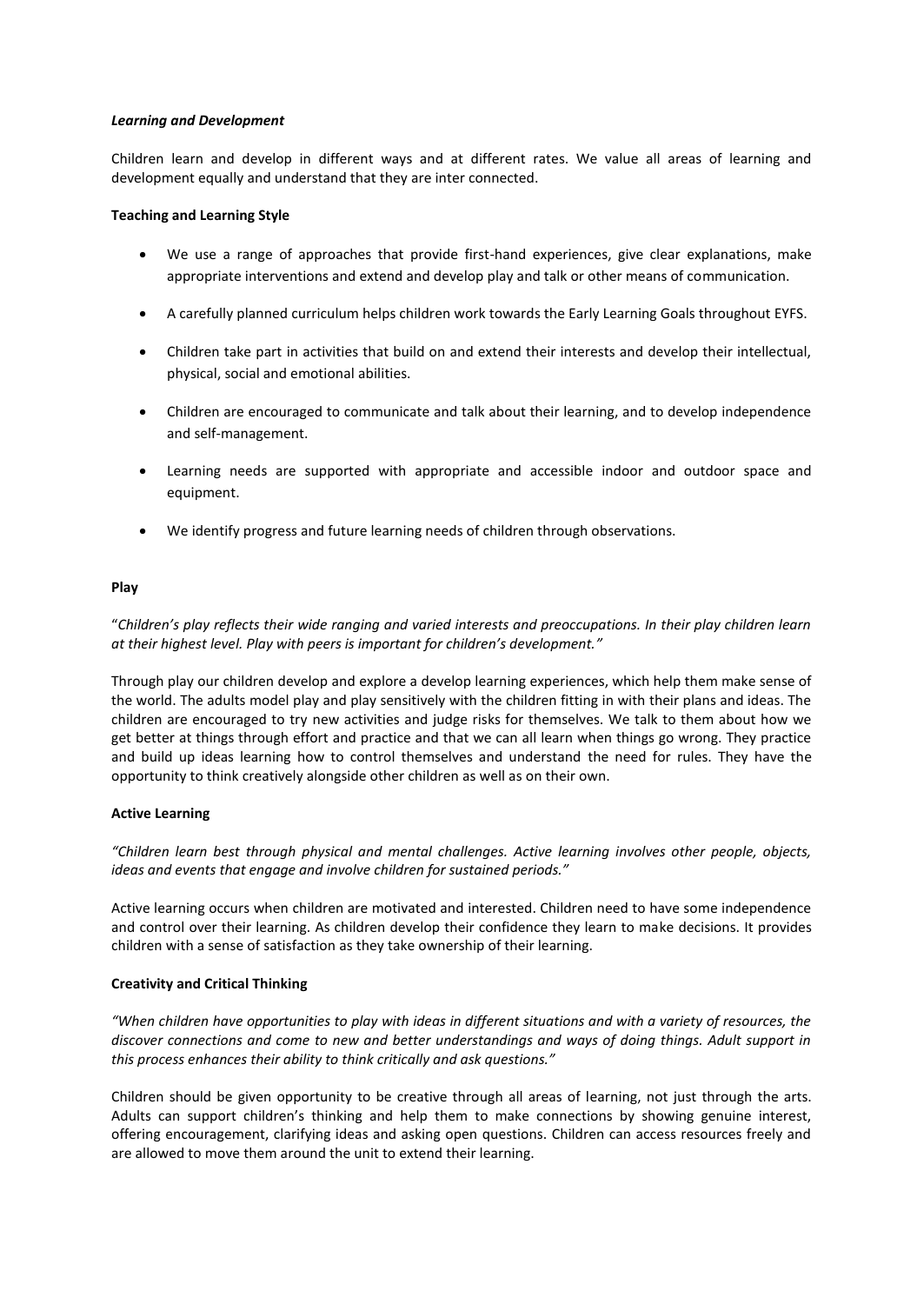# **Areas of Learning**

Children learn skills, acquire new knowledge and demonstrate their understanding through the seven areas of learning and development.

The *prime* areas are:

- Communication and language
- Physical development
- Personal, social and emotional development.

The *specific* areas are:

- Literacy
- Mathematics
- Understanding of the world and
- Expressive arts and design

The prime areas are those most essential for a child's healthy development and future learning. As they grow, these skills will support the child as they extend their development in the specific areas*.* None of these areas can be delivered in isolation from the others. They are equally important and depend on each other. All areas are delivered through a balance of adult led and child initiated activities.

The fundamental British values of democracy, rule of law, individual liberty, mutual respect and tolerance for those with different faiths and beliefs are already implicitly embedded in the Early Years Foundation Stage. We promote these values through our school mission statement, aims and values, our curriculum and enrichment activities.

#### **Transition**

# *From Pre-school /Feeder settings*

During the summer term prior to a child's entry into the Reception year, the following procedures have been put into place to ensure successful transition.

- Parents are invited to a meeting to ensure they know about school procedures and allocation of classes and any concerns they may want to express.
- During the summer holidays parents are encouraged to complete scrap book with their child entitled 'Me and My World'. It is used during the Autumn term to support transition and to inform planning.
- The children are invited to visit their Reception class for an afternoon to meet their new classmates and teacher.
- Children receive a letter sent to their home during the summer holidays, reminding them of their visit to school and welcoming them into the MTGS community.
- EYFS teachers will endeavour to visit children at their pre-school setting and/or speak with each child's Key Person within their setting.
- Children requiring extra support will be offered additional visits regardless of their setting.

*From Reception Class to Key Stage 1*